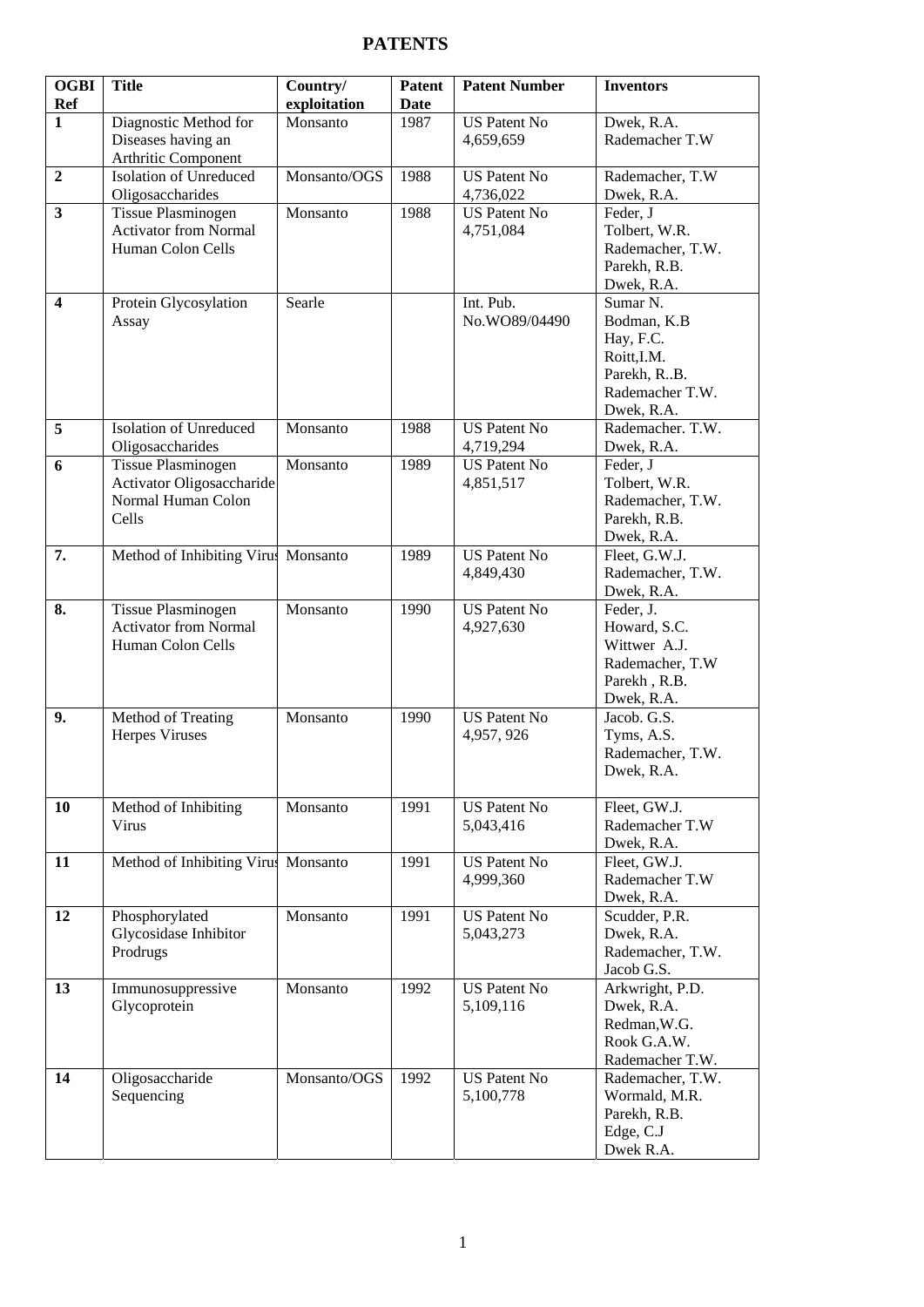| <b>OGBI</b><br><b>Ref</b> | <b>Title</b>              | Country/<br>exploitation | Patent<br><b>Date</b> | <b>Patent Number</b> | <b>Inventors</b>   |
|---------------------------|---------------------------|--------------------------|-----------------------|----------------------|--------------------|
| 15                        | Method of Inhibiting      | Monsanto                 | 1992                  | US patent no         | Fleet G.W.J.       |
|                           | virus                     |                          |                       | 5,089,520            | Rademacher. T.W.   |
|                           |                           |                          |                       |                      | Dwek, R.A.         |
| 16                        |                           | Monsanto                 | 1992                  | <b>US Patent No</b>  | Scudder, P.R.      |
|                           | Compound N-Butyl-         |                          |                       |                      |                    |
|                           | Deoxynojirimycin-6-       |                          |                       | 5,103,008            | Dwek, R.A.         |
|                           | Phosphate                 |                          |                       |                      | Rademacher T.W.    |
|                           |                           |                          |                       |                      | Jacob G.S.         |
| 17                        | Method of Producing       | Monsanto                 | 1993                  | <b>US Patent No</b>  | Rademacher, T.W.   |
|                           | Synthetic N-linked        |                          |                       | 5,212,298            | Manger, I.D        |
|                           | Glycoconjugates           |                          |                       |                      | Wong, S.           |
|                           |                           |                          |                       |                      | Dwek, R.A.         |
| 18                        | Use of Oligosaccharides   | Monsanto/OGS             | 1992                  | <b>US Patent No</b>  | Rademacher, T.W.   |
|                           | For Treatment of Arhritis |                          |                       | 5,164,374            | Dwek, R.A.         |
| 19                        | Method for Producing      | Monsanto                 | 1993                  | <b>US Patent No</b>  | Arkwright P.D.     |
|                           | Immuno-suppressive        |                          |                       | 5,198,538            | Dwek, R.A.         |
|                           | Agents                    |                          |                       |                      | Redman C.W.G       |
|                           |                           |                          |                       |                      | Rook G.A.W         |
|                           |                           |                          |                       |                      | Rademacher, T.w.   |
| 20                        | Deoxygalactonojirimycin   | Monsanto/OGS             | 1996                  | <b>U</b> Patent No   | Platt F.M.         |
|                           | Derivatives               |                          |                       | 5,580,884            | Neises, G.R        |
|                           |                           |                          |                       |                      | Dwek R.A.          |
|                           |                           |                          |                       |                      | Butters, T.D.      |
|                           |                           |                          |                       |                      |                    |
| 21                        | Method of Inhibiting      | Monsanto/OGS             | 1995                  | <b>US Patent No</b>  | Platt, F.M.        |
|                           | Glycolipid Synthesis      |                          |                       | 5,472,969            | Neises, G.R.       |
|                           |                           |                          |                       |                      | Dwek, R.A          |
|                           |                           |                          |                       |                      | Butters T.D.       |
| 22                        |                           | Monsanto                 | 1996                  | <b>US Patent No</b>  | Platt, F.M         |
|                           | Method of Inhibiting      |                          |                       |                      |                    |
|                           | Glycolipid Synthesis      |                          |                       | 5,525,616            | Neises G.R         |
|                           |                           |                          |                       |                      | Dwek, R.A.         |
|                           |                           |                          |                       |                      | Butters T.D.       |
| 23                        | Immunosuppressive         | Monsanto                 | 1994                  | <b>US Patent No</b>  | Arkwright. P.D     |
|                           | Agents                    |                          |                       | 5,294,700            | Dwek R.A.          |
|                           |                           |                          |                       |                      | Redman C.W.G.      |
|                           |                           |                          |                       |                      | Rook, G.A.W        |
|                           |                           |                          |                       |                      | Rademacher T.W.    |
| $\overline{24}$           | Use of N-Alkyl            | Searle                   | 1995                  | Int. Pub. No         | Block T.M.         |
|                           | Derivatives of 1,5-       |                          |                       | WO95/19172           | Blumberg B.S.      |
|                           | Dideoxy-1,5-Imino-D-      |                          |                       |                      | Dwek R.A.          |
|                           | Glucitol for the          |                          |                       |                      |                    |
|                           | Treatment of Hepatitis B  |                          |                       |                      |                    |
|                           | Virus Infections          |                          |                       |                      |                    |
| 25                        | Method for Producing      | Monsanto/OGS             | 1994                  | <b>US Patent No</b>  | Rademacher T.W.    |
|                           | Synthetic N-Linked        |                          |                       | 5,280,113            | Manger I.D.        |
|                           | Glycoconjugates           |                          |                       |                      | Wong S.            |
|                           |                           |                          |                       |                      | Dwek R.A.          |
| 26                        | Method of Treating        | Monsanto/OGS             | 1995                  | <b>US Patent No</b>  | Platt F.M.         |
|                           | Cholera                   |                          |                       | 5,399,567            | Neises, G.R.       |
|                           |                           |                          |                       |                      | Dwek, R.A.         |
|                           |                           |                          |                       |                      | <b>Butters T.D</b> |
| 27                        | Method of Inhibiting      | Monsanto/OGS             | 1997                  | <b>US Patent No</b>  | Platt F.M.         |
|                           | Glycolipid Synthesis      |                          |                       | 5,656,641            | Neises G.R.        |
|                           |                           |                          |                       |                      | Dwek, R.A.         |
|                           |                           |                          |                       |                      | Butters T.D.       |
| 28                        | Use of the N-n-Butyl      | Monsanto                 | 1998                  | European Patent      | Dwek, R.A.         |
|                           | Derivative of             |                          |                       | No. 324328           | Fleet G.W.J.       |
|                           | Deoxynojirimycin in the   |                          |                       |                      | Rademacher T.W.    |
|                           | Manufacture of a          |                          |                       |                      |                    |
|                           |                           |                          |                       |                      |                    |
|                           | Medicament Inhibiting     |                          |                       |                      |                    |
|                           | HIV-Virus                 |                          |                       |                      |                    |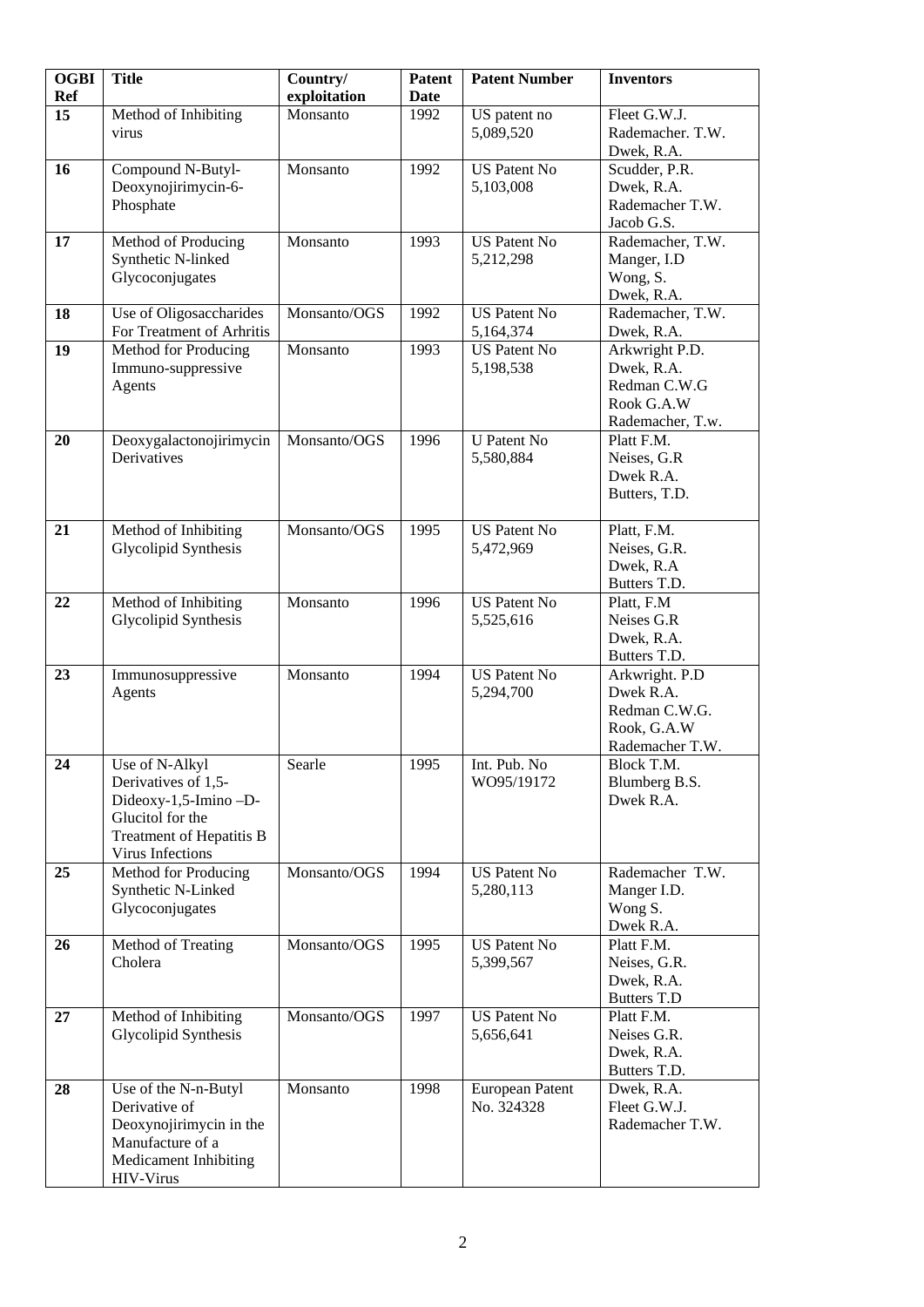| <b>OGBI</b><br><b>Ref</b> | <b>Title</b>                                                                                                                                                     | Country/<br>exploitation   | <b>Patent</b><br><b>Date</b> | <b>Patent Number</b>                | <b>Inventors</b>                                                                                                                                               |
|---------------------------|------------------------------------------------------------------------------------------------------------------------------------------------------------------|----------------------------|------------------------------|-------------------------------------|----------------------------------------------------------------------------------------------------------------------------------------------------------------|
| 29                        | Method for Treatment of<br>CNS-Involved<br><b>Lysosomal Storage</b><br><b>Diseases</b>                                                                           | Monsanto/OGS               | 1998                         | <b>US Patent No</b><br>5,798,366    | Platt F.M.<br>Neises G.r<br>Dwek R.A<br>Butters T.D.                                                                                                           |
| 30                        | Method of Inhibiting<br>Hepatitis B Virus                                                                                                                        | Monsanto/Searle            | 2000                         | <b>US Patent No</b><br>6,037,351    | Block T.M.<br><b>Blumberg B.S</b><br>Dwek R.A.                                                                                                                 |
| 31                        | Method for Carbohydrate<br>Engineering of<br>Glycoproteins                                                                                                       | Monsanto/Searle            | 2000                         | <b>US Patent No</b><br>6,069,235    | Davis S.J.<br>Butters T.D.<br>Karlsson G.B/<br>Platt F.M.<br>Bryant M.L.<br>Dwek, R.A.                                                                         |
| 32                        | Method of Inhibiting<br>Surface Expression of<br>Glycolipid Receptors for<br>Bacteria                                                                            | OGS/Monsanto/<br>Searle    | 1998                         | <b>US Patent No</b><br>5,786,369    | Platt f.M.<br>Neises G.R<br>Dwek R.A.<br><b>Butters T.D</b>                                                                                                    |
| 33                        | Method of Treating Tay-<br><b>Sachs Disease</b>                                                                                                                  | Monsanto                   | 1998                         | <b>US Patent No</b><br>5,801,185    | Platt F.M.<br>Neises G.r.<br>Dwek R.A.<br><b>Butters T.D</b>                                                                                                   |
| 34                        | Deoxygalactonojirimycin<br>Derivatives                                                                                                                           | Monsanto/OGS               | 1998                         | <b>US Patent No</b><br>5,786,368    | Platt F.M.<br>Neises G.R.<br>Dwek R.A.<br>Butters T.D.                                                                                                         |
| 35                        | Deoxygalactonojirimycin<br>Derivative                                                                                                                            | Monsanto/OGS               | 18.09.01                     | <b>US Patent No</b><br>6,291,657 B1 | Platt, F.M<br>Neises, G.R.<br>Dwek, R.A.<br>Butters, T.D                                                                                                       |
| 36                        | Long Chain N-Alkyl<br>Compounds and Oxa-<br>derivatives Thereof and<br>use as antiviral<br>compositions                                                          | Synergy                    | 15.02.01                     | European Patent<br>EP1210082 B1     | Zitzmann, N<br>Butters T.D.<br>Platt, F.M.<br>Carrouee S.<br>Jacob G.S.<br>Picker D.H.<br>Fleet G.W.J.<br>Dwek, R.A.<br>Durantel D.<br>Mehta, A.<br>Block T.M. |
| 37                        | Inhibition of Glycolipid<br>Biosynthesis                                                                                                                         | Univ of Oxford             | 15.10.02                     | <b>US Patent No:</b><br>6,465,488   | Butters, T.D<br>Platt, F<br>Dwek, R.A.                                                                                                                         |
| 38                        | Use of long-chain N-<br>Alkyl derivatives of<br>Deoxynojirmycin for the<br>manufacture of a<br>medicament for the<br>treatment of glycolipid<br>storage diseases | Monsanto/Univ<br>of Oxford | 30.10.02                     | European Patent<br>EP1137416        | Jacob, G.S.<br>Platt, F. M<br>Butters, T.D<br>Dwek, R. A                                                                                                       |
| 39                        | Inhibition of Membrane-<br><b>Associated Viral</b><br>Replication                                                                                                | <b>USA</b>                 | 15.10.02                     | <b>US Patent No</b><br>6,465,487    | Block, T.M.<br>Dwek, R.A.<br>Blumberg, B.S.<br>Mehta, A.<br>Platt, F<br>Butters, T.D.<br>Zitzmann, N.                                                          |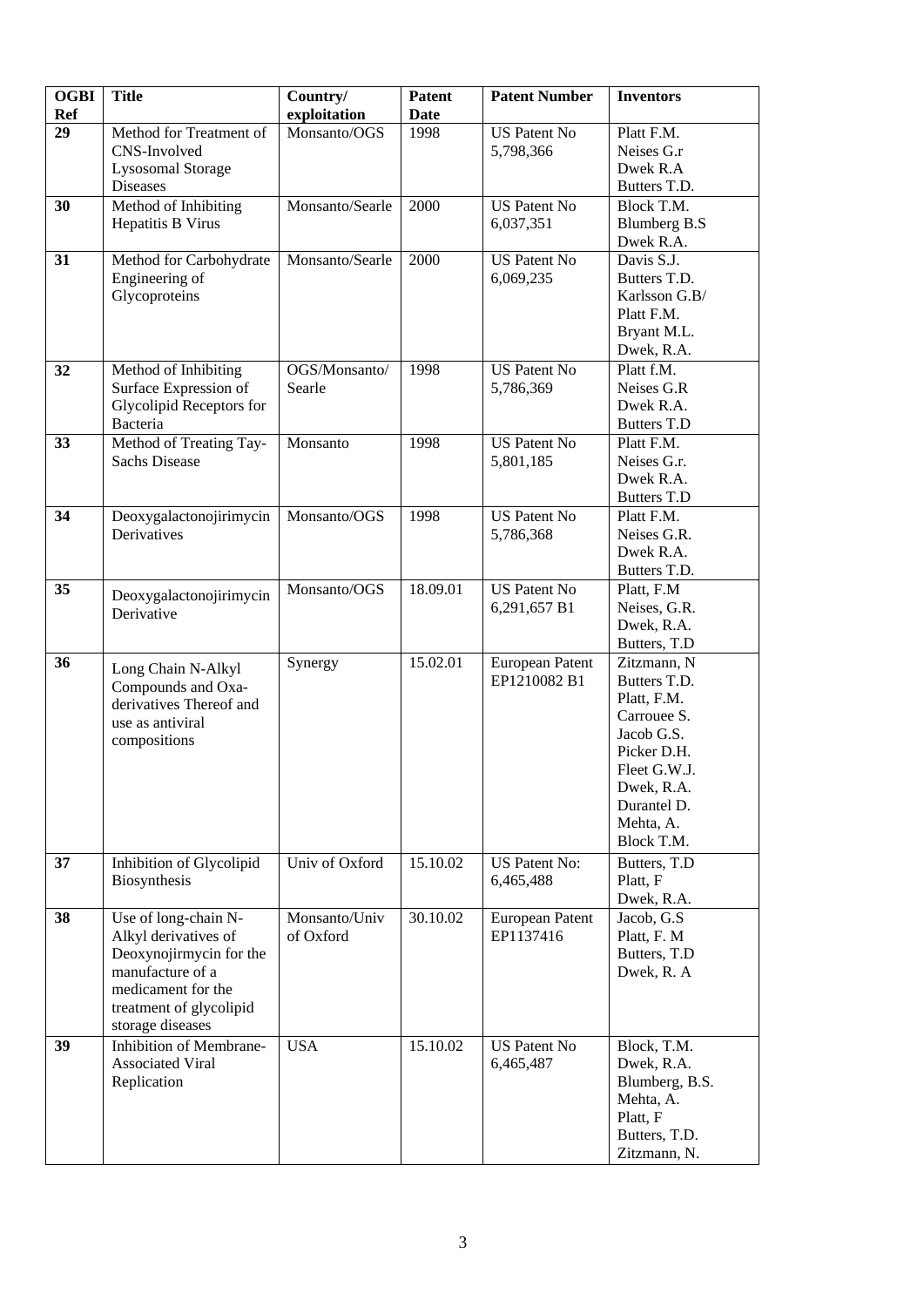| <b>OGBI</b><br><b>Ref</b> | <b>Title</b>                                                                                                                                         | Country/<br>exploitation | <b>Patent</b><br><b>Date</b> | <b>Patent Number</b>                  | <b>Inventors</b>                                                                                                                       |
|---------------------------|------------------------------------------------------------------------------------------------------------------------------------------------------|--------------------------|------------------------------|---------------------------------------|----------------------------------------------------------------------------------------------------------------------------------------|
| 40                        | Inhibition of Glycolipid<br>Biosynthesis                                                                                                             | Univ of Oxford           | 09.12.03                     | <b>US Patent No</b><br>6,660,749 B2   | Butters, T.D.<br>Platt, F.M.<br>Dwek, R.A                                                                                              |
| 41                        | Method for treatment of<br>Glycolipid storage<br>diseases                                                                                            | G D Searle               | 26.08.03                     | <b>US Patent No</b><br>6,610,703 B1   | Jacob, G.S.<br>Platt F.M.<br>Butters, T.D.<br>Dwek, R.A                                                                                |
| 42                        | Use of N-Substituted-1-5<br>Dideoxy-1.5 Imino-D-<br>Glucitol Compounds for<br><b>Treating Hepatits Virus</b><br>Infections                           | U <sub>T</sub>           | 26.10.04                     | <b>US Patent No</b><br>6,809,083 B1   | Dwek, R.A.<br>Block T.M.<br>Jacob. G.S.                                                                                                |
| 43                        | Methods for treating<br><b>Hepatitis Virus</b><br>Infections with 1-5<br>Dideoxy-1.5 Imino-D-<br>Glucitol Compounds in<br><b>Combination Therapy</b> | Synergy                  | 10.12.04                     | <b>US Patent No</b><br>6,689,759 B1   | Jacob G.S<br>Block T.M.<br>Dwek, R.A.                                                                                                  |
| 44                        | Method for treatment of<br>CNS-involved lysosomal<br>storage diseases(This<br>European application<br>refers to original US<br>patent no. 29)        | Pharmacia                | 09.06.04                     | <b>European Patent</b><br>EP1007043B1 | Platt, F.M<br>Neises, G.R.<br>Dwek, R.A.<br>Butters, T.D                                                                               |
| 45                        | <b>Combination Drug</b><br>Therapy for Glycolipid<br><b>Storage Diseases</b>                                                                         | Monsanto                 | 24.02.04                     | <b>US Patent No</b><br>6,696,059 B2   | Jacob G.S.<br>Dwek, R.A.                                                                                                               |
| 46                        | Tyrosinase Mutant and<br>methods of use thereof                                                                                                      | <b>UT</b>                | 21.04.05                     | European Patent<br>EP1689430 B1       | Petrescu S.<br>Popescu, I<br>Dwek, R.A.                                                                                                |
| 47                        | Methods for identifying<br>iminosugar derivatives<br>that inhibit HCV P7 ION<br>channel activity                                                     | <b>UT</b>                | 14.08.07                     | <b>US Patent No</b><br>7,256,005 B2   | Zitzmann, N.<br>Dwek, R.A.<br>Jeffs R.<br>Mahon, P.                                                                                    |
| 48                        | Therapeutic<br>compositions and<br>methods of treating<br>glycolipid storage related<br>disorders                                                    | <b>UT</b>                | 25.03.08                     | <b>US Patent No</b><br>7,348,000 B2   | Dwek, R.A<br>Butters T.D.<br>Jeyakumar, M.<br>Platt, F.M.<br>Priestman, D.                                                             |
| 49                        | A non hormonal<br>approach to male<br>contraception                                                                                                  | <b>UT</b>                | 18.09.09                     | European Patent<br>EP1524976 B1       | Van D Spoel, A.<br>Jeyakumar, M.<br>Butters, T.D.<br>Dwek, R.A.<br>Platt, F.M                                                          |
| 50                        | Glycosylation markers<br>for cancer diagnosing<br>and monitoring                                                                                     | <b>NIBRT</b>             | 22.2.11                      | US7892752 B2                          | Dwek, R.A<br>Abd Hamid, U.M<br>De Llorens R<br>Peracaula R.<br>Robertson,.J<br>Radcliffe C.M.<br>Royle, L.<br>Rudd P.M.<br>Zitzmann, N |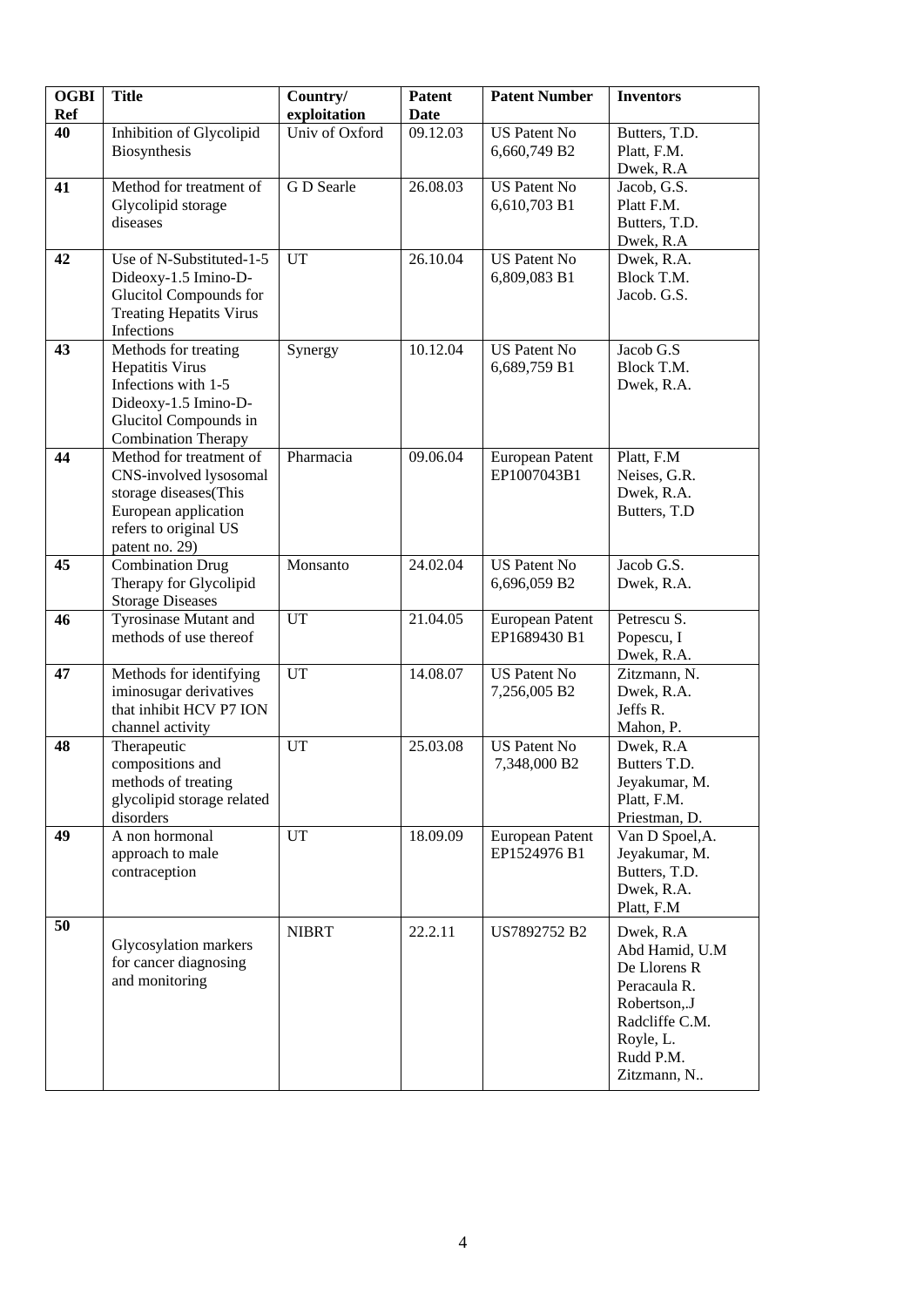| <b>OGBI</b><br><b>Ref</b> | <b>Title</b>                                                                                                                                                  | Country/<br>exploitation | <b>Patent</b><br><b>Date</b> | <b>Patent Number</b>             | <b>Inventors</b>                                                                                         |
|---------------------------|---------------------------------------------------------------------------------------------------------------------------------------------------------------|--------------------------|------------------------------|----------------------------------|----------------------------------------------------------------------------------------------------------|
| 51                        | Therapeutic<br>Compositions and<br>Methods of Treating<br><b>Glycolipid Storage</b><br><b>Related Disorders</b>                                               | Synergy                  | 3.10.02                      | US2002/0142985<br>A <sub>1</sub> | Dwek, R.A<br>Butters, T.D                                                                                |
| 52                        | Use of iminosugar<br>derivatives to inhibit<br>ION channel activity                                                                                           | <b>US</b>                | 10.06.04                     | US2004/0110795<br>A1             | Zitzmann, N<br>Dwek, R.A.                                                                                |
| 53                        | Reversible infertility in<br>male mice following oral<br>administration of<br>alkylated imino sugars:<br>A non-horomonal<br>approach to male<br>contraception | <b>UT</b>                | 29.01.04                     | US0019082A1                      | Van D Spoel, A.<br>Jeyakumar, M.<br>Butters, T.D.<br>Dwek, R.A.<br>Platt, F.M.                           |
| 54                        | Tyrosinase Mutant and<br>methods of use thereof                                                                                                               | <b>US</b>                | 30.06.05                     | US0142143 A1                     | Petrescu, S.<br>Popescu, I Dwek.,<br>R.A.                                                                |
| 55                        | Use of N-substituted<br>imino sugars for appetite<br>suppression                                                                                              | UT                       | 02.02.06                     | US 0025449 A1                    | Priestman, D.A<br>van der Spoel, A.C.<br>Butters, T.D.<br>Dwek, R.A.<br>Platt, F.M.                      |
| 56                        | High throughput glycan<br>analysis for diagnosing<br>and monitoring<br><b>Rheumatoid Arthritis</b><br>and other autoimmune<br>diseases                        | <b>NIBRT</b>             | 30.11.06                     | US0269979 A1                     | Dwek R.A<br>Royle, L.<br>Rudd P.M                                                                        |
| 57                        | Automated strategy for<br>identifying physiological<br>glycosylation marker(s)                                                                                | <b>NIBRT</b>             | 30.11.06                     | US0270048 A1                     | Dwek, R.A.<br>Royle, R.<br>Zitzmann, N.<br>Radcliffe, C.M.<br>Rudd, P.M.                                 |
| 58                        | Mannose Immunogens<br>for HIV-1                                                                                                                               | UT                       | 09.11.06                     | US0251680 A1                     | Dwek, R.A.<br>Rudd. P.M.<br>Scanlan, C.N.                                                                |
| 59                        | Deoxynojirimycin<br>nitrophenyl & D-<br><b>Arabinitol Analgoues</b><br>and methods of using                                                                   | <b>US</b>                | 29.11.07                     | US0275998 A1                     | Butters, T.D<br>Dwek, R.A<br>Fleet, G.W.J                                                                |
| 60                        | Liposome Treatment of<br>viral infections.                                                                                                                    | <b>UT</b>                | 12.06.08                     | US0138351 A1                     | Dwek, R.A.<br>Nichita-Branza, N<br>Petrescu S.<br>Pollock S.<br>Rudd, P.M<br>Scanlan, C.<br>Zitzmann, N. |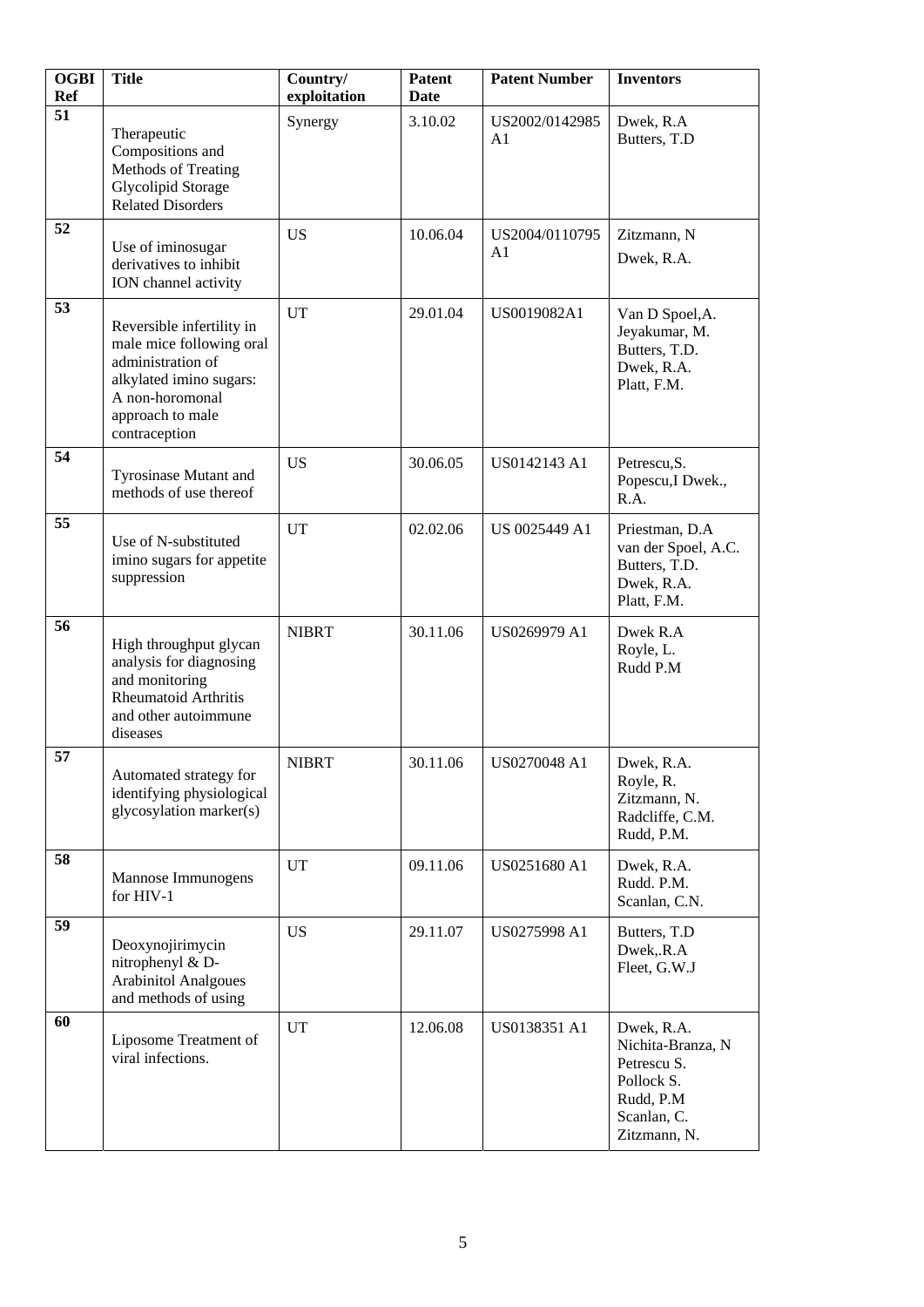| <b>OGBI</b><br><b>Ref</b> | <b>Title</b>                                                                                                                     | Country/<br>exploitation | <b>Patent</b><br>Date | <b>Patent Number</b>             | <b>Inventors</b>                                                                                                      |
|---------------------------|----------------------------------------------------------------------------------------------------------------------------------|--------------------------|-----------------------|----------------------------------|-----------------------------------------------------------------------------------------------------------------------|
| 61                        | Combination therapy<br>for Treatment of Viral<br>Infections                                                                      | <b>UT</b>                | 05.06.08              | US0131398 A1                     | Jeffs, R<br>Gotzkowsky, K.S.<br>Dwek, R.A.<br>Zitzmann, N.                                                            |
| 62                        | Clinical diagnosis of<br>hepatic fibrosis using<br>a novel panel of<br>human serum protein<br>biomarkers                         | UT                       | 10.04.08              | US0085526 A1                     | Gangadharan, B<br>Zitzmann,N<br>Dwek, R.A.                                                                            |
| 63                        | <b>Sugar Immunogens</b>                                                                                                          | <b>UT</b>                | 31.07.08              | US0181913 A1                     | Dunlop, D.C<br>Dwek, R.A.<br>Mansab, F M H<br>Scanlan, C<br>Tully S.E.<br>Wentworth, P.<br>Zitzmann, N                |
| 64                        | Iminosugar treatment<br>of tumors                                                                                                | <b>UT</b>                | 13.11.08              | US0280972 A1                     | Dwek, R.A<br>Buzgariu, W<br>Hirtopeanu A<br>Moriarty, R.M.<br>Negroiu G.<br>Nichita, N.<br>Zdrentu, L<br>Zitzmann, N. |
| 65                        | Endoplasmic<br>Reticulum targeting<br>Liposomes                                                                                  | UT                       | 08.10.08              | US2009/0252785<br>A <sub>1</sub> | Pollock, S.<br>Dwek, R.A.<br>Zitzmann, N.                                                                             |
| 66                        | Use of N-Substituted-<br>1,5- Dideoxy-1,5-<br>Imino-D-Glucitol<br>Compounds for<br><b>Treating Hepatitis</b><br>Virus Infections | UT                       | 20.08.98              | WO 98/35685                      | Dwek, R.A<br>Block, T.M.<br>Jacob, G.S.                                                                               |
| 67                        | Inhibition of<br>Membrane-Associated<br>Viral Replication                                                                        | UT                       | 17.06.99              | WO 99/29321                      | Block, T.M.<br>Dwek, R.A.<br>Blumberg, B.S.<br>Mehta, A.<br>Platt, F.<br>Butters, T.D.<br>Zitzmann, N.                |
| 68                        | <b>Alternative Strategies</b><br>for Anti-Tumor<br>Therapy                                                                       | <b>US</b>                | 28.09.00              | WO 00/56334                      | Seyfreid T<br>Smith P<br>Platt F M                                                                                    |
| 69                        | Combination of<br>Glucosylceramide<br>Synthesis inhibitors<br>and Glycolipid<br>Degarding Enzyme in<br>Therapy                   | <b>OGS</b>               | 20.10.00              | WO 00/62779                      | <b>Butters T D</b><br>Dwek R<br>Jeyakumar M<br>Platt F<br>Priestman D                                                 |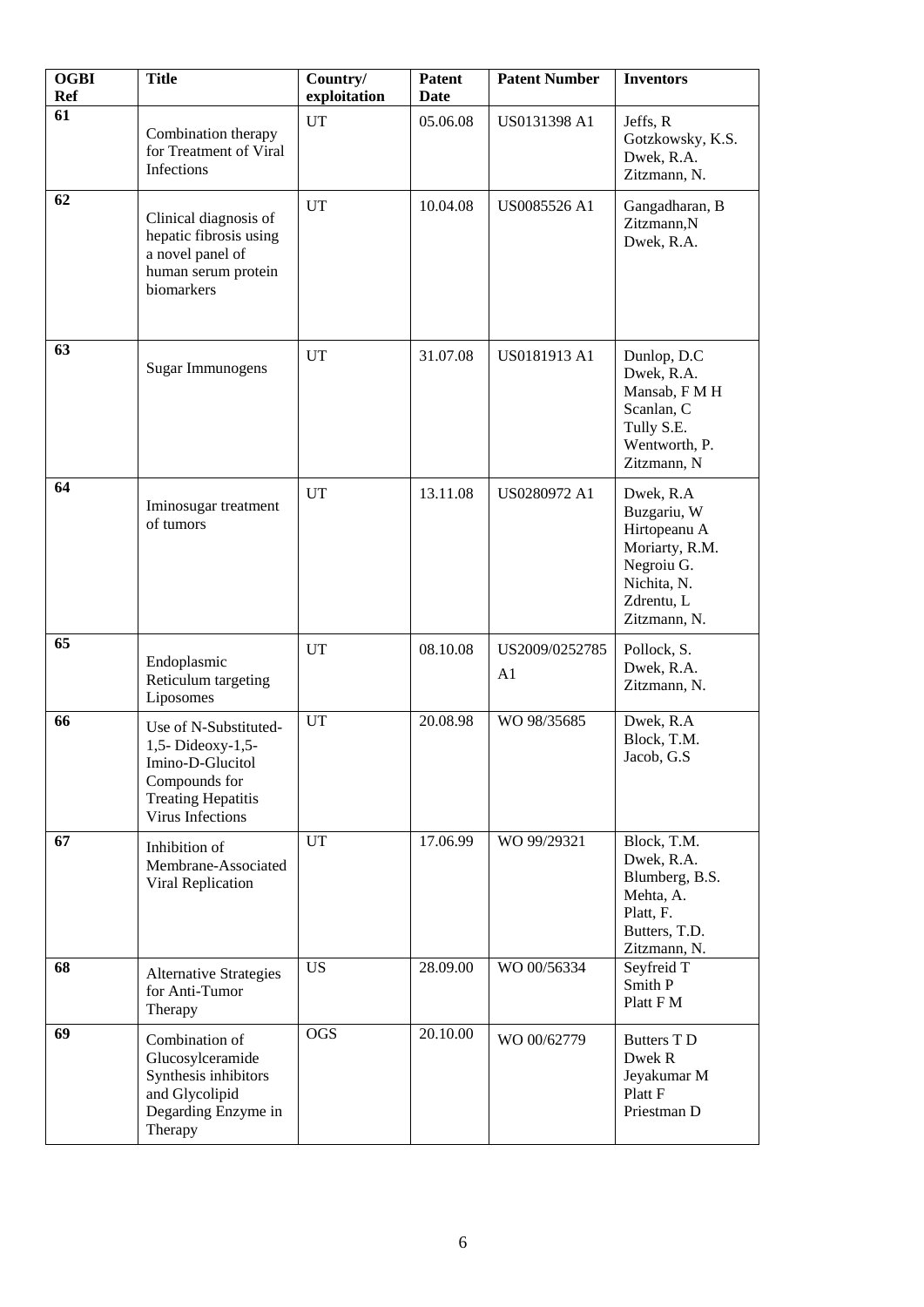| <b>OGBI</b><br><b>Ref</b> | <b>Title</b>                                                                                                                                                              | Country/<br>exploitation | Patent<br>Date | <b>Patent Number</b>          | <b>Inventors</b>                                                                                                                       |
|---------------------------|---------------------------------------------------------------------------------------------------------------------------------------------------------------------------|--------------------------|----------------|-------------------------------|----------------------------------------------------------------------------------------------------------------------------------------|
| 70                        | Long Chain N-Alkyl<br>Compounds and Oxa-<br>derivatives Thereof                                                                                                           | Synergy                  | 15.02.01       | WO 01/10429A2                 | Zitzmann, N<br>Butters, T.D.<br>Platt, F.M.<br>Carrouee, S<br>Jacob, G.S.<br>Picker, D.H.<br>Fleet, G.W.J<br>Dwek, R.A.                |
| 71                        | Use of<br>Catanospermine,<br>Substituted-<br>Castanospermine<br>Compounds and N-<br>Alkylated<br>Pyrrolidones for<br><b>Treating Hepatitis</b><br><b>Virus Infections</b> | UT                       | 02.08.01       | WO 01/54692<br>A1             | Jacob, G/S.<br>Jordan, R.<br>Block, T.M.<br>Zitzmann N<br>Dwek, R.A.                                                                   |
| 72                        | Use of<br>Glucosylceramide<br>Synthesis Inhibitors in<br><b>Brain Cancer Therapy</b>                                                                                      | <b>OGS</b>               | 20.01.01       | WO 01/68093<br>A <sub>1</sub> | Platt F<br>Seyfreid T<br>Smith P                                                                                                       |
| 73                        | Pharmaceutically<br><b>Active Piperidine</b><br>Derivatives                                                                                                               | Actelion                 | 17.07.02       | WO 02/055498<br>A1            | <b>Butters T D</b><br>Dwek R A<br>Fleet G<br>Platt F<br>Orchard OGS                                                                    |
| 74                        | A non hormonal<br>approach to male<br>contraception                                                                                                                       | UT                       | 18.09.03       | <b>WO</b><br>03/075916A1      | Van D Spoel, A.<br>Jeyakumar, M.<br>Butters, T.D.<br>Dwek, R.A.<br>Platt, F.M.                                                         |
| 75                        | Use of N-substituted<br>imino sugars for<br>appetite suppression                                                                                                          | <b>UT</b>                | 06.10.05       | WO2005/092334<br>A2           | Priestman, D.A<br>van der Spoel, A.C.<br>Butters, T.D.<br>Dwek, R.A.<br>Platt, F.M.                                                    |
| 76                        | Tyrosinase Mutant and<br>methods of use thereof                                                                                                                           | <b>UT</b>                | 21.04.05       | WO2005/035723<br>A2           | Petrescu, S<br>Popescu, I<br>Dwek., R.A.                                                                                               |
| 77                        | High throughput<br>glycan analysis for<br>diagnosing and<br>monitoring<br>Rheumatoid Arthritis<br>and other autoimmune<br>diseases                                        | <b>NIBRT</b>             | 02.11.06       | WO2006/114661<br>A1           | Dwek R.A<br>Royle, L.<br>Rudd P.M.                                                                                                     |
| 78                        | Glycosylation markers<br>for cancer diagnosing<br>and monitoring                                                                                                          | <b>NIBRT</b>             | 02.11.06       | WO2006/114659<br>A1           | Dwek, R.A<br>Abd Hamid, U.M<br>De Llorens R<br>Peracaula R.<br>Robertson,.J<br>Radcliffe C.M.<br>Royle, L.<br>Rudd P.M.<br>Zitzmann, N |